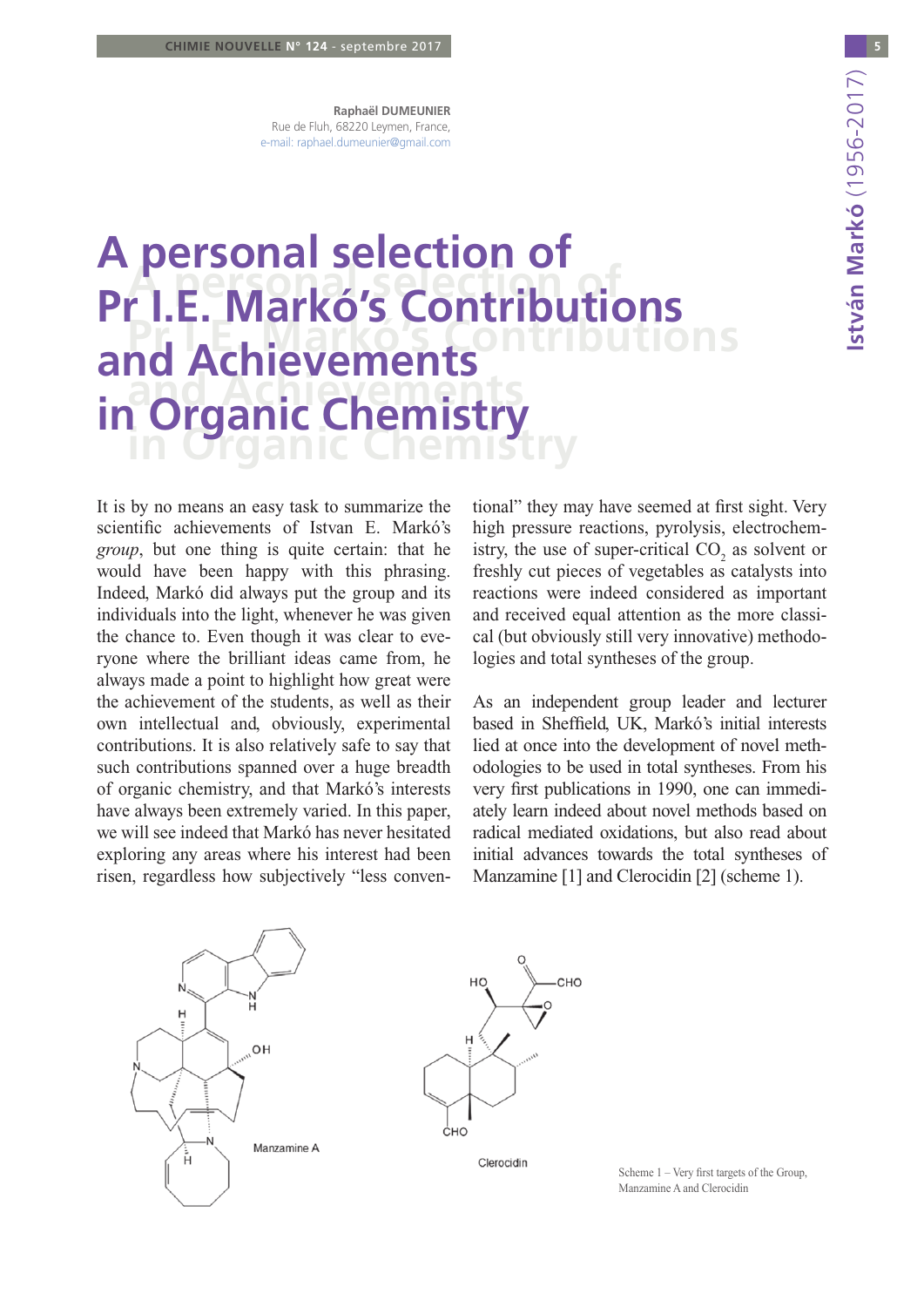Clerocidin has potent antibiotic activities, essentially against gram-positive bacteria, and also some anticancer activities. If Markó's first foray into its synthesis was still undeniably influenced by his post-doctoral studies with B. Sharpless (epoxidations); the target remains nonetheless a quite complex molecule bearing many reactive functional groups (an  $\alpha$ -keto-aldehyde, an epoxide, an  $\alpha$ , $\beta$ -unsaturated aldehyde). Manzamine A exhibits also many interesting biological activities, such as anti-inflammatories, antimalarial, insecticidal, anti-bacterial and antitumor activities. It also has a more complicated architecture, displaying unique features; a complex target to start an academic career, one might say, but not a surprising one to those who knew Markó's admiration for the syntheses of alkaloids of R.B. Woodward. In Markó's own words [3] indeed, he acknowledged having been "fascinated by the elegancy, the conciseness and the apparent simplicity of the synthesis of Reserpine by R. B. Woodward", whom he called a "great master" and qualified his synthesis "simply magnificent". Markó would keep studying organic chemistry in a "classical" way, through total syntheses and the development of novel, useful and widely applicable transformations, but from the very start also, his complementary taste for less conventional approaches would already show up, for example by the use of triorganothallium reagents to convert acid chlorides into ketones in a single step, at room temperature [4, 5].

Shortly after those articles, Markó published the work of his very first PhD student, Dr Abdelaziz Mekhalfia, displaying a new transformation which would yet accompany many generations of students, namely, the silyl modified Sakurai (SMS) multicomponent reaction (scheme 2).



Scheme 2 - The SMS reaction, a catalytic, one-step, formation of homoallylic ethers from carbonyl derivatives, and its application in a fragment synthesis of  $(+)$ -Ambruticin [6].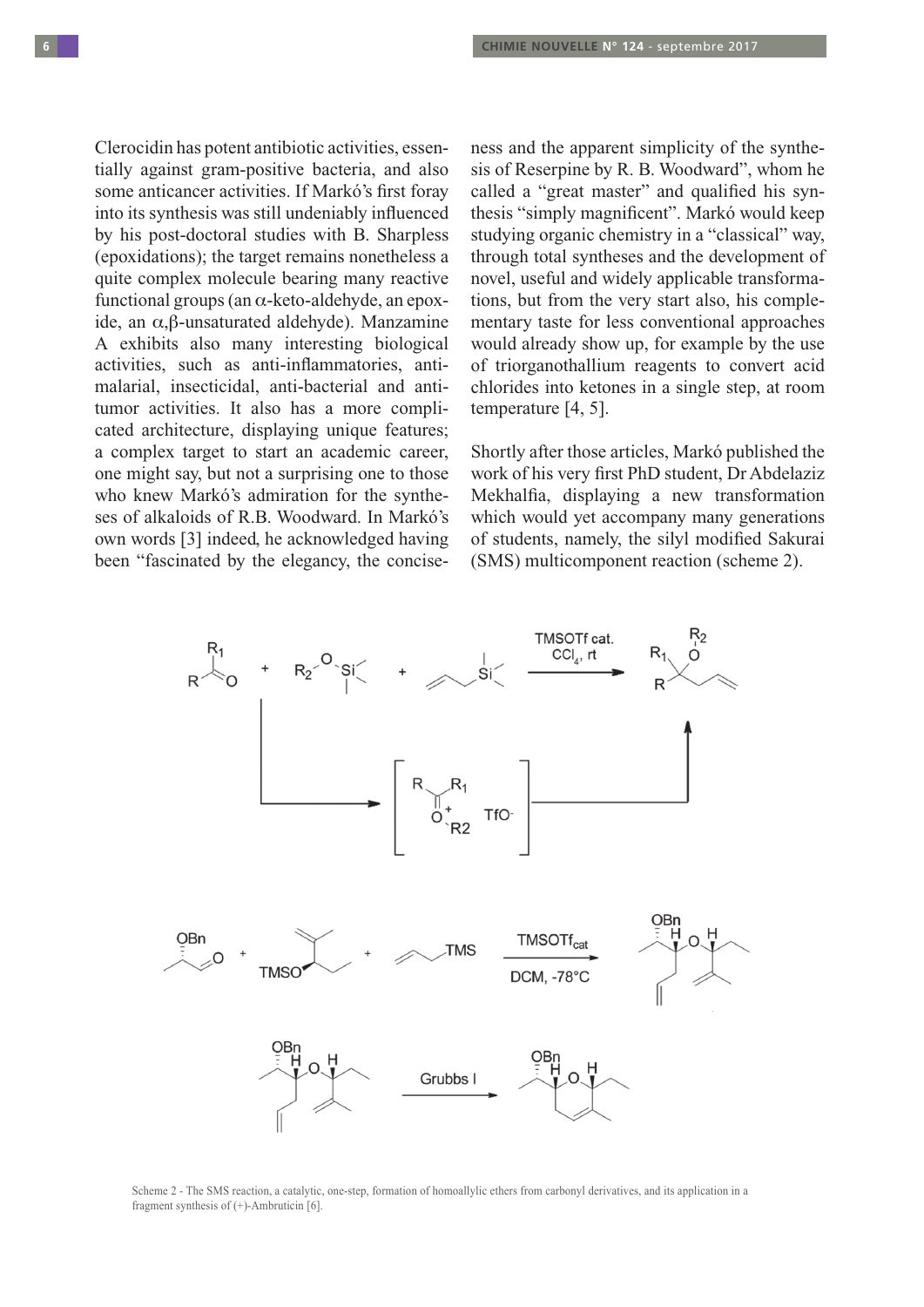

The SMS reaction rapidly evolved across the years, and its major variation remains today the ISMS Cyclisation (Intramolecular Silyl Modified/Mediated Sakurai Cyclisation), also called the IMSC (Intramolecular Sakurai Cyclisation) depicted in scheme 3. The ISMS itself was in turn at the origin of further unexpected findings. Indeed, trying to prepare *exo*methylene-furans derivatives by ISMS led to the serendipitous discovery of a tandem "ene reaction/ISMS", also utilized later on as a novel methodology in the group for various total syntheses (Polycavernoside A, Amphidinol, Pseudomonic Acid, Milbemycin  $\beta$ 3 or Methyl Monate C, etc.) [7].

Once again, in the early nineties, while new methodologies were already being developed and applied to natural product syntheses, Markó would keep walking less trodden paths, like for example by assessing very high pressure reactions affected by changes in the entropy of activation (scheme 4).

This research led part of the group into the field of Tandem Pericyclic Reactions (TPR), later used for the syntheses of gibberellic acid and the zizaenes [11], or into the study of radical-initiated rearrangements of bicyclo-[2,2,2]-lactones [12], followed by Pd-catalyzed rearrangements towards the oxa-triquinane core structure [13].

It would now fall well beyond the scope of this paper to review comprehensively the group achievements, as the research went on to cover quickly most major fields of organic chemistry (organo-metallic catalysis and organocatalysis, radical chemistry, cationic, radicals or pericyclic rearrangements, novel oxidations and reductions, polycyclisations, hydrosilylations,



Scheme 4 [10] - An ultra-high pressure Diels-Alder reaction followed by tandem decarboxylation / Intramolecular Diels-Alder reaction at high temperature.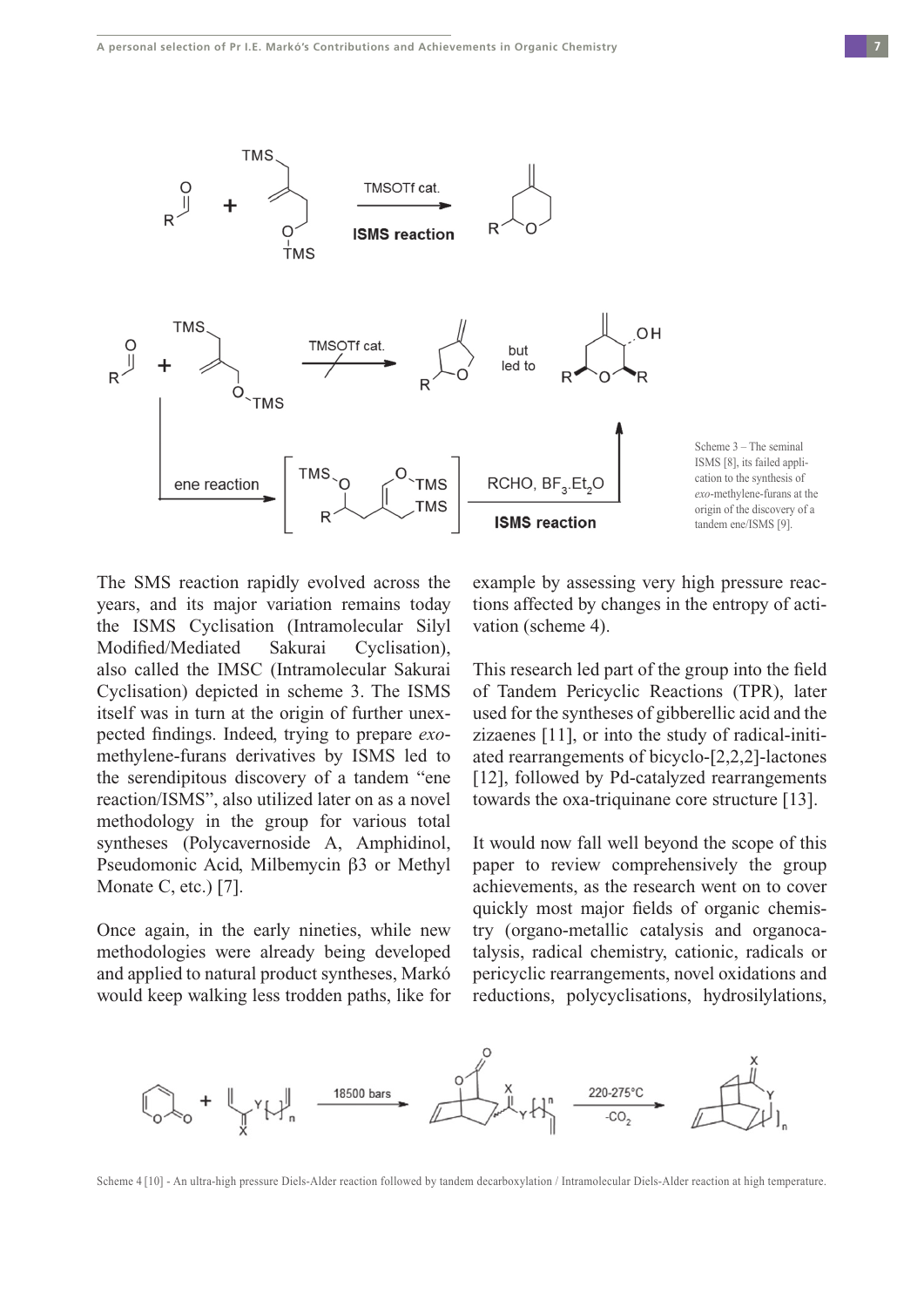electrochemistry, hydroaminations, development of new catalysts and ligands, heterocyclic chemistry, novel olefinations or deoxygenations, enzymatic catalysis using plant extracts, etc.).

After having shown the initial steps of Markó's research, only a few of the important reactions he further discovered will be highlighted, as well as something close to his heart, namely the understanding of reaction mechanisms, and the gaining of mechanistic insights through carefully chosen, targeted investigations. We will also show how Markó could make use and create value out of chance findings, recognizing humbly while staying true in the telling, the key importance of serendipity in discovering new transformations.

Markó had a gift to notice "odd" experimental results and would propose immediately a correct hypothesis. For example, already in 1997, Markó noticed that an alcohol function present in a catalyst of a Baylis-Hillman reaction would increase the rate of the reaction [14]. Instead of accepting contemporary explanations [15], he hypothesized about the potential role of *any* alcohol, external to the catalyst, which would actually ease the rate determining step (RDS) by shuttling protons through Hydrogen-bonds, which RDS he then speculated to be the prototropy occurring in any Baylis-Hillman reaction.

Both remarkable intuitions were actually to be confirmed close to 10 years later, the one on the Rate Determining Step by McQuade [16], and the one on the effect of alcohols on the rate of reaction, by Aggarwal [17].

This example shows Markó's huge power of intuition, backed up by a dedicated attention to experimental observations, and a humble behavior regarding serendipitous findings. But as telling as the Baylis-Hillman example may be, it would not give a fair representation on how Markó built on such experimental findings. Usually indeed, much more work would stem from those unexpected observations, numerous ideas would quickly branch out, as their fruits would be passed on many times, from the hands of a generation of students to another.

In that respect, one of the important breakthroughs made within the group was about the reductions of  $\beta$ -sulfoxy-benzoates by single electron reducing agents. If the expected products were obtained easily (the corresponding olefins, from the well-known Julia-Lythgoe olefination); by using  $\text{SmI}_{2}(\text{/HMPA})$  as reducing agent, Markó discovered that *the mechanism of the reaction may not have been the same* [18]. From the careful observations of different reduction rates between analogous  $\beta$ -hydroxy-



Scheme  $5$  – The different mechanisms hypothesis for the synthesis of alkenes by using  $\text{SmI}_2(\text{HMPA})$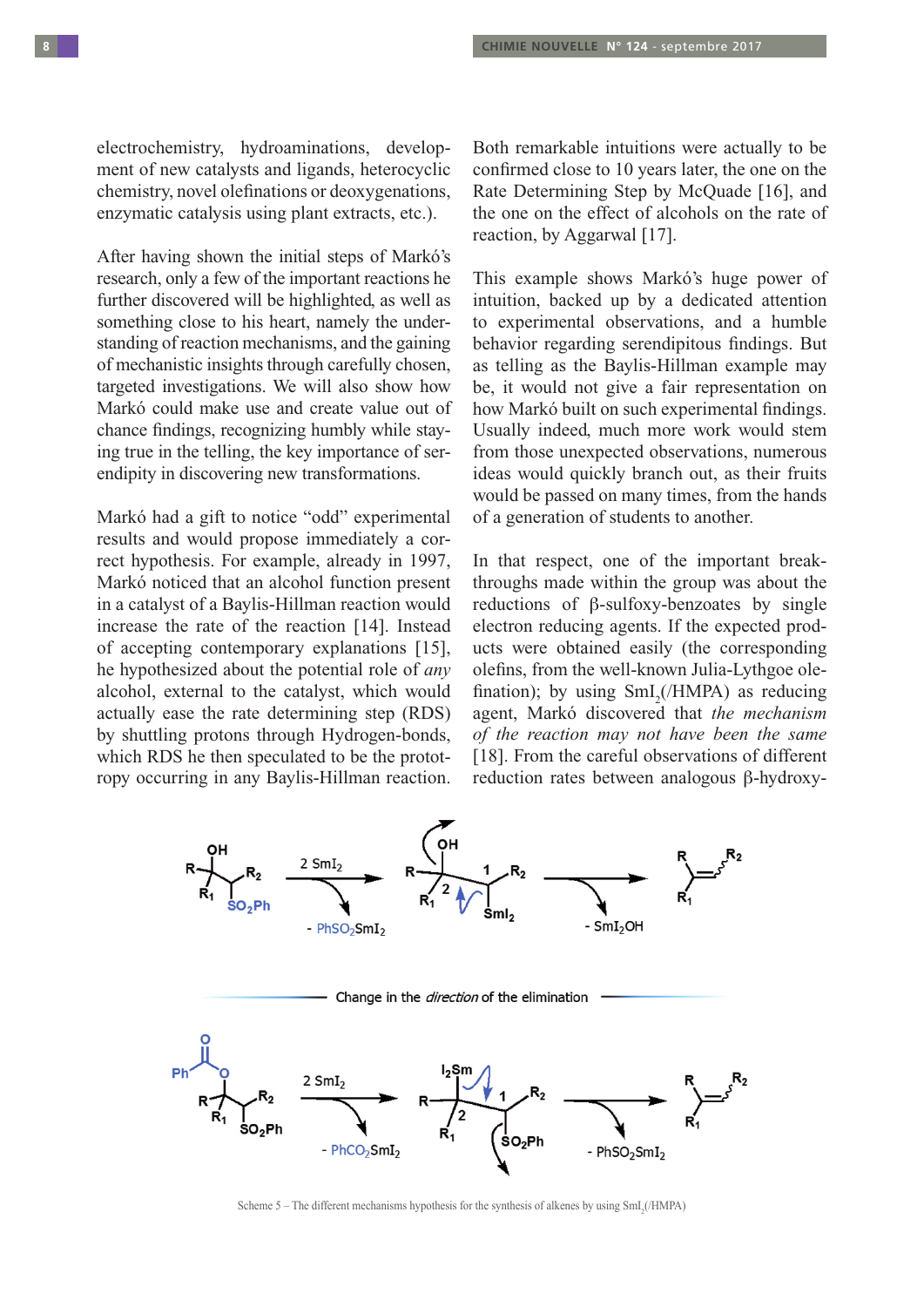

Scheme 6 – The Markó–Lam deoxygenation

and  $\beta$ -benzoate-sulfones, it was surmised that if in the first case the sulfone was reduced (conventional mechanism), in the second case it might have been that the benzoate group was reduced instead (scheme 5).

This observation led to many different studies later in the group, from its verification and generalization [19], to many variations, like the replacement of sulfones by sulfoxides (the development of a new variant of the Julia olefination) [20] and many applications in total syntheses (Polycavernoside A, Jerangolid D (R) -(+)-goniothalamin) [21]. More practical also was the idea to avoid the use of sulfones/sulfoxides as leaving group and to simply deprotect esters [22], or to trap the intermediate radical [23] or even to "deoxygenate" alcohols by converting them to toluates and reducing them with SmI<sub>2</sub>/HMPA [24]. Later on, reducing toluates by using electrolysis [25] finally led to the naming of this reaction, the "Markó–Lam deoxygenation" depicted in scheme 6.

This evolution of an observation to a named reaction gives a rather typical example on how, within the lab, an initial experimental observation would lead to mechanistic hypotheses, understanding and verification; then to various developments in the group, from novel methodologies to natural product syntheses.

Other examples may be the serendipitous discovery (made once again while rationalizing odd experimental behaviors) that  $Et<sub>2</sub>AISPh$  reacts with aldehydes and regenerates them by simple hydrolysis [26]. This led to the development of a very useful method for the chemoselective reduction of ketones to alcohols in the presence of aldehydes [27]. A more recent case was the discovery that, while trying a Pd-catalyzed cou-

pling between a ketone and 1,1-dichloroethylene, the latter was actually deprotonated twice by tBuOK before going through uncatalyzed reactions (addition and cyclisation) with the carbonyl derivative. After careful structure elucidation, this finding led, after mechanistic studies (NMR experiments, kinetic measurements, scope evaluation) [28] and rationale hypotheses, to the development of new methodologies, some even patented in collaboration with an external company [29] for the synthesis of kinase inhibitors (scheme 7).

One could exemplify this over and over, but as a last example, nobody can describe this way of research better than Markó himself. Thankfully, we have indeed an enlightening, personal account of such development of a specific methodology, namely, the CAN deprotection of acetals under mild and neutral conditions, as an *account of chemical research* [30]. The fascinating "story of a synthetic venture" unfolds to the enthralled reader, from a humble start by a chance finding until the final acknowledgements to all the former co-workers who participated in the project, all carefully named throughout the story telling which Markó was so gifted at.

Before concluding, two major areas of research of the group cannot go without a special mention: first, the hydrosilylation [31], and second, the Cu catalyzed oxidation of alcohols to aldehydes and ketones [32]. The group contributions made to both methodologies were as important as to gain publication into *Science*; which is by itself a testimony to the talent of Markó.

Moreover, as conclusion, more minor papers – undeniably, as compared to S*cience* articles – do also deserve to be highlighted, as they are representative of a personality trait of Markó which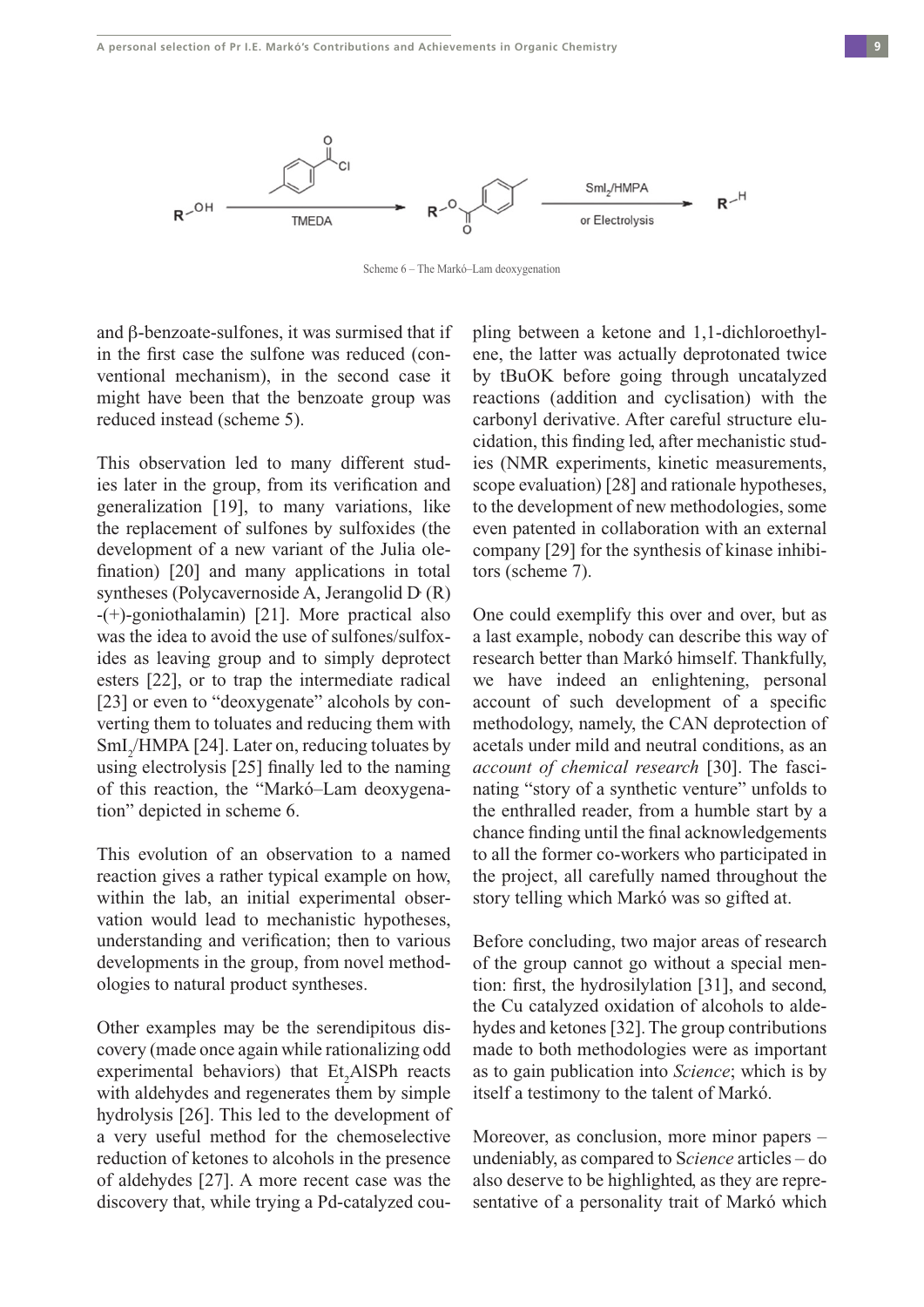

## Many other derivatisations:



### And generalization to other acetylenic derivatives:



Plus mechanistic studies, like NMR experiments, kinetic measurements, and and assessing which other acetylenes would cyclise and which would not:



Scheme 7 – A typical use and development of a "chance" finding, made by careful experimental observations.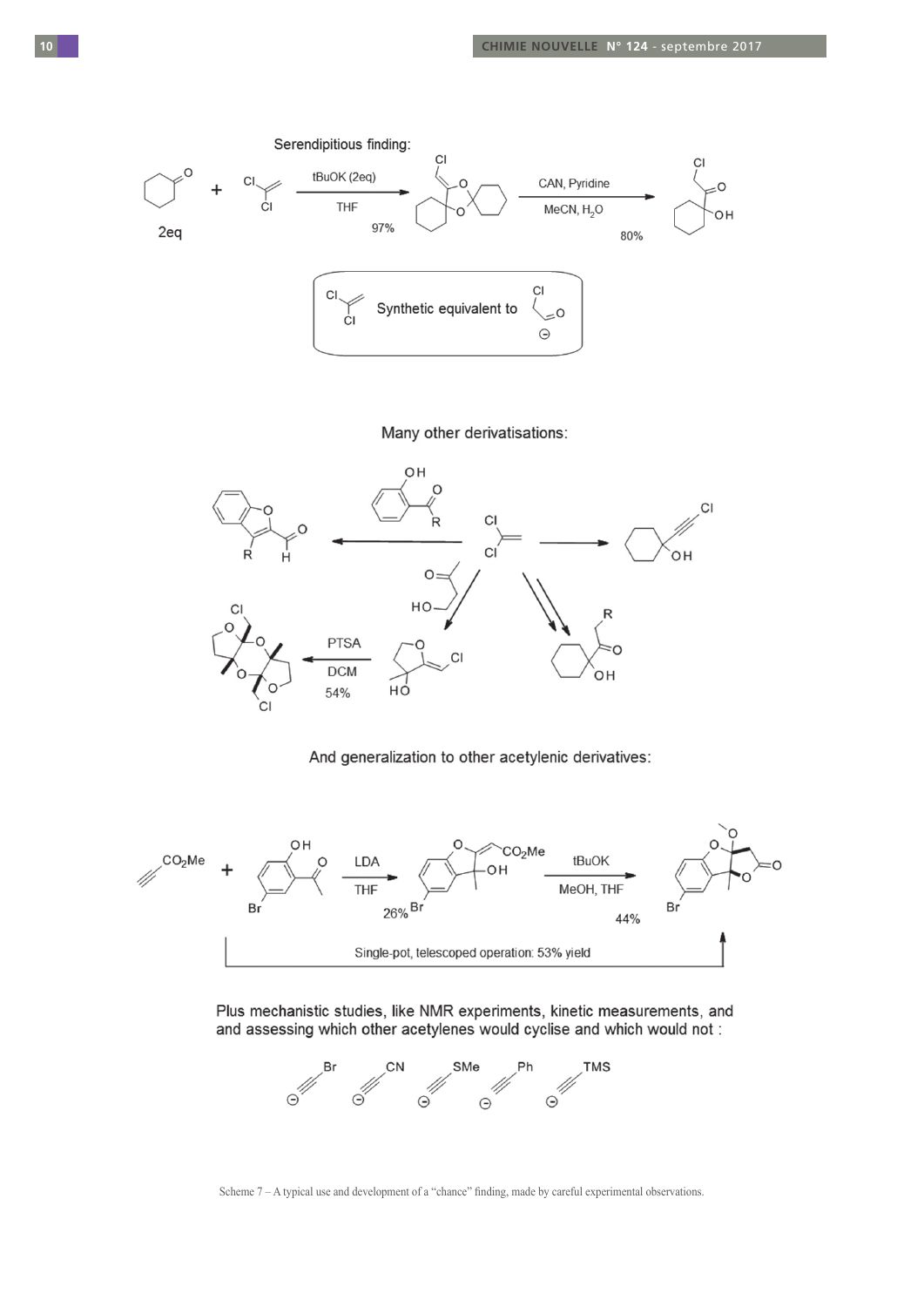may not have appeared so far, but always did influence the way the research had been managed in the group. Anyone who ever met Markó would indeed have quickly noticed, the truly honest pleasure that he took when challenging the commonly accepted knowledge. Almost as a game, but always seriously, Markó would indeed initiate many discussions, sometimes engage into (lively) debates, but all for a reason; *in fine*, to bring more knowledge to the area under scrutiny. In chemistry, so many challenges were made, by Markó to his students and group members, that it became part of the group culture to create one's own knowledge by keeping some distance, if not always questioning, what was learned, before finally gaining confidence into one's own abilities. It would then raise the confidence of each members of the laboratory by the sharing of such soundly acquired knowledge. It also happened sometimes, that similar thoughtprovoking statements would show outside of the group and be published in the literature, like for example the questionable use of unaffordable triflate Lanthanides as simple sources of triflic acid (in some cases, the overlooked actual catalytic species) [33], or in other areas like radical chemistry, the statement that free-radicals located in the  $\alpha$ -position of ketones are actually nucleophilic, and would not, as expected, behave as electrophilic species (Scheme 8) [34].

Reaching the end of this highlight paper on Markó's contributions and achievements, the difficulty mentioned in the very first sentence pales down faced to the impossible task to write the final words. So much more would be worth mentioning. Out of the two hundreds and more publications of the group, obviously, but also out of an indeterminate amount of material left unpublished, unfortunately, stories now likely to stay forever untold. However, as much as Markó's contributions and achievements are, from a personal perspective, undeniably great, creative, innovative, when not plain bright, I may also take the liberty to end up with another personal note. As one of Pr Markó's former students, I would like to highlight one more major achievement he made: to give so many of us a chance, and to take us from naïve, ignorant chemists-to-be to, hopefully, educated scientists and researchers. He did so by teaching us so much, of course, but far more than that: by giving us the means and the taste, to never stop teaching ourselves.



### No 5-exo-trig or 6-endo-trig cyclisation observed.

Scheme 8 – Demonstrating that a  $\alpha$ -keto-radical would prefer to react intermolecularly with an electrophilic, electron deficient partner, rather than intramolecularly, with a more electron rich alkene, even though such radicals were believed to possess electrophilic properties.